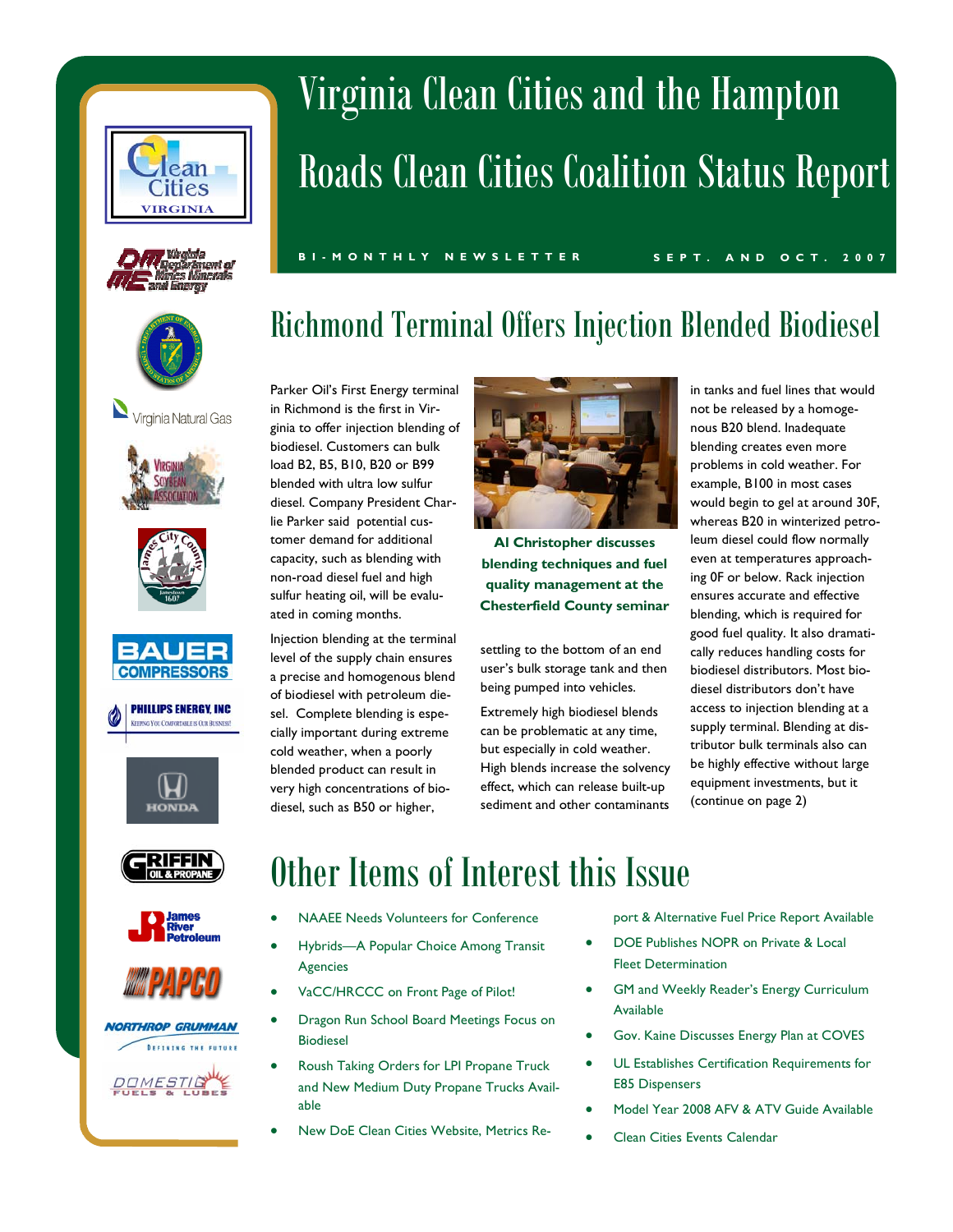#### **PAGE 2**









Battery or ESS (on roof)

DPIM Power Inverte (on roof)

## (cont.) Biodiesel Fuel Quality Seminars Series Ends

entails double or triple handling of the blended fuels, thus higher labor costs. The alternative to higher labor costs is significant investment of capital to provide heated storage, metered piping and other hardware needed to ensure proper homogenous blending at the distributor level.

Seminar materials and presentations available on the website provide examples of effective blending practices that can be used by distributors who can-not access the First Energy terminal or make large investments in additional bulk plant equipment.

#### www.hrccc.org/biodiesel/ fuelqualityseminars.html.

**Thanks to Our Sponsors, Hosts, and Speakers for Contributing to a Successful Information Series**:

National Biodiesel Foundation Maryland Energy Administration Virginia Energy Division (DMME) City of Poquoson

Chesterfield County Fairfax County DVS Virginia Biodiesel Refinery RECO Biodiesel, LLC Chesapeake Custom Chemical Fuel Management Services, Inc. Blue Ridge Clean Fuels National Energy Technology Laboratory The Association of Energy Conservation Professionals

## NAAEE Volunteers Needed for Best Annual Conference Yet!

NAAEE (North American Association for Environmental Education) is holding its annual conference at the Virginia Beach Convention Center November  $13 - 18$ . There will be more than 1,000 attendees and there are many positions

> available for volunteers. Volunteer opportunities include registra-

tion, session monitors, field trip leaders, auction aides, film festival aides and many more. Most of these opportunities will take place at the Virginia Beach Convention Center, but some will take place at Nauticus in Norfolk and off site. Clean Cities is in need of 1 volunteer to assist vehicle vendors at the alternative fuel vehicle exhibit, but there are many other opportunities. Ask us for details. The conference this year will be green, feature locally grown food and Virginia wines, and include more fun activities and field trips than you have the energy for. Visit the conference website for more information: www.naaee.org/



Diesel electric hybrids seem to be a popular choice among large transit agencies these days. Recent purchasers include Hampton Roads Transit, Greater Lynchburg Transit Company, and WMATA.

Michael Carroll, General Manager of Lynchburg Transit, reported they have ordered 8 Gillig diesel-electric hybrid transit buses which are due to arrive by the end of January

**Hybrid Drive** (under floor) Orange High-Voltage Cables

2008. Even at a markup of \$200,000 over a traditional diesel bus, Lynchburg decided to test the hybrids. Carroll reported they "expect the buses to offer better fuel economy ranging from 10-40% depending upon duty cycle." He also reported hybrid technology is well-suited to the typical urban transit operating profile (i.e. low average speed, frequent stop/go operation, etc.). In addition to the obvi-

ous emission improvements, hybrids offer a smoother ride, improved brake life and a significantly quieter vehicle.

Hybrids are a good compromise for organizations that do not wish to install new infrastructure such as would be required for CNG technology.

A ribbon-cutting ceremony is planned for late winter after operator training.

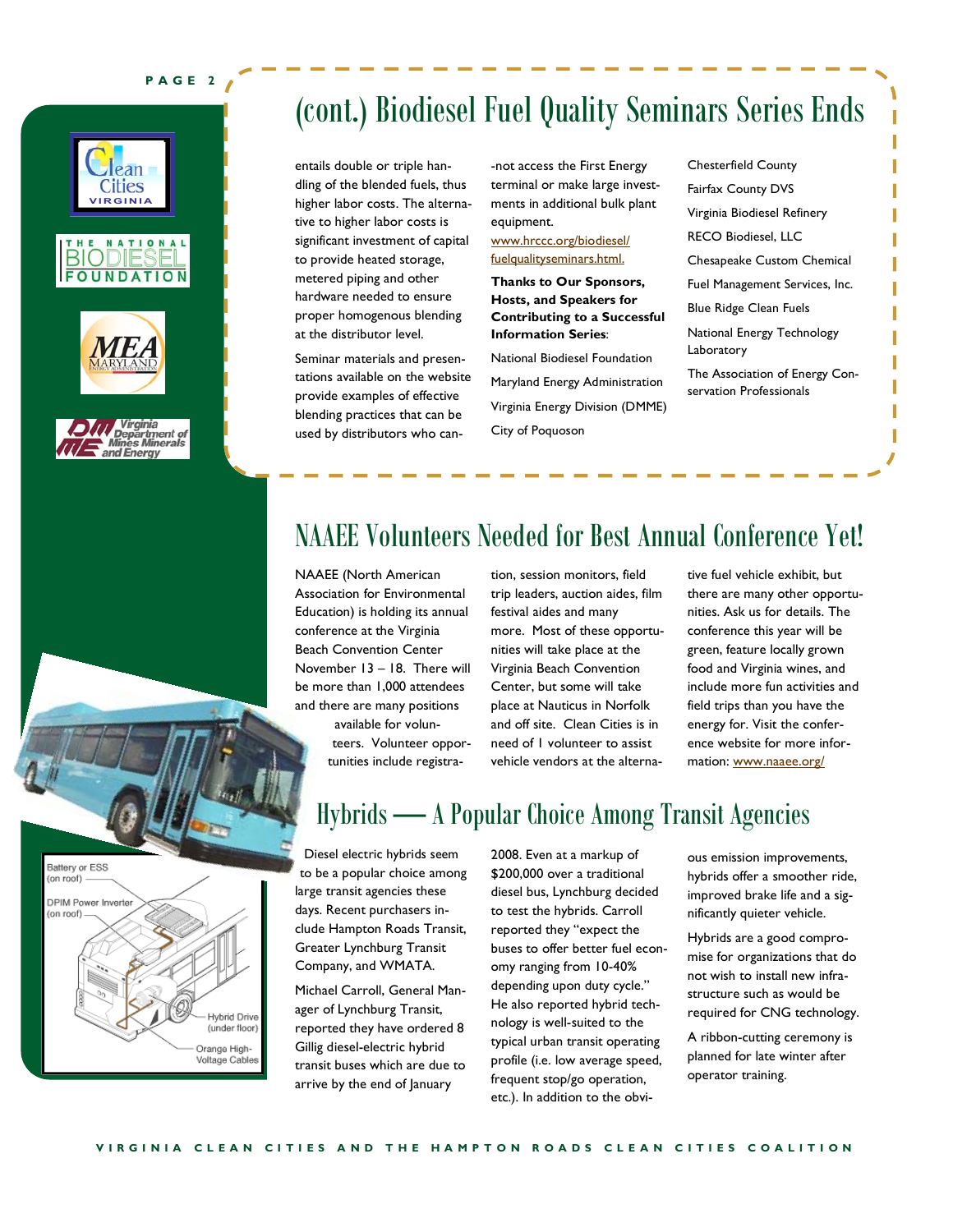### HRCCC/VaCC Featured on Front Page of Virginian-Pilot and Underscores the Importance of our Supporters

Thank you for all of the emails reiterating the praise echoed in the Sunday, September 23rd, article of the Pilot. Overall, the article was well written and most importantly conveyed some of the challenges our Coalition faces. It is true that although Coalitions have the difficult task of helping lead the country into a new era of alternative energy fuels and vehicles, we often operate on a shoe-string budget. Furthermore, as modern citizens expect information at very low cost or free, and some of our funding sources are unreliable, we are faced with spending what little capital we have where its most influential – increasing the volume of alternative fuels and efficient vehicles used in fleets. The Virginia Energy Division (DMME) has consistently supported us throughout the years, and supports our efforts to build the market for alternative fuels in Virginia. Without DMMEís assistance, our Coalition would be working much harder on fundraising rather than our Coalition's core mission. Secondly, we have many incredible and loyal stakeholders who have continued to support us throughout the years. Thanks to Virginia Natural Gas, the Virginia Soybean Association, James City County, Bauer Compressors, Phillips Energy, American Honda, Griffin Oil and Propane, James River Petroleum, PAPCO, Northrup Grumman, and Domestic Fuels & Lubes.

# Dragon Run School Board Meetings Focus on Biodiesel as Possible Preservation Tool

The Dragon Run Biodiesel Project's purpose is to explore biodiesel market viability and its potential to fulfill the goal of providing sustainable natural resource-based economic benefit to the watershed community.

The Coalition has been working with the Middle Peninsula Planning District Commission to build a stakeholder base, form partnerships and investigate the market for biodiesel by surveying local oil distributors and fleets.

Most recently, the Coalition presented a biodiesel partnership and action plan to the School Boards of the 6 county watershed community. This agreement and action plan focus on greater use and production of biodiesel. Some of these activities include: Working with the Coalition to successfully transition to a biodiesel blend; participating in the Clean

School Bus USA biodiesel buydown program (*pending award from EPA*); and

working with the Coalition to Implement a biodiesel education and marketing program. See www.hrccc.org/biodiesel/ dragonrunbiodiesel.html

# Roush Now Taking Orders for the F-150 LPI Propane Truck and Medium-Duty Propane Trucks Now Available

### through CleanFUEL USA Partnership

Roush is taking orders for the F-150 liquid propane injection (LPI) Propane Truck. Initial sales are being targeted at medium and high volume fleets through select Ford dealers in those locations. For an order placed now, expected delivery will be in early January 2008. All inquiries should be directed to Roush's Tom Arnold at 313-806-4299 or tearno@roushind.com. Roush dynamometer test results confirmed there is no loss in horsepower or torque. The F150 will be

equipped with either the standard underbody fuel tank or an extended range in-bed tank. More: www.propanetruck.us/

CleanFUEL USA has teamed up with four companies to introduce a line of LPI, mediumduty trucks based on GM's 8.1-liter Vortec gasoline engine. Interested fleets can get the LPI trucks in two models: the GMC TopKick or the Chevrolet Kodiak. An LPI option is also available in a bus chassis. The LPI vehicles cost about \$10,000 more than their gasoline counterparts-a \$6,000 saving from a comparable diesel truck. Taxable entities are eligible for a tax credit that equals 50% of the incremental cost of the vehicle, plus an additional 30% of the incremental cost for vehicles with near-zero emissions. The propane used is also eligible for a \$.50/gallon credit. More: http:// www.eere.energy.gov/cleancities/ccn/progs/ story.php/WHATS\_NEW/742/0/A#742





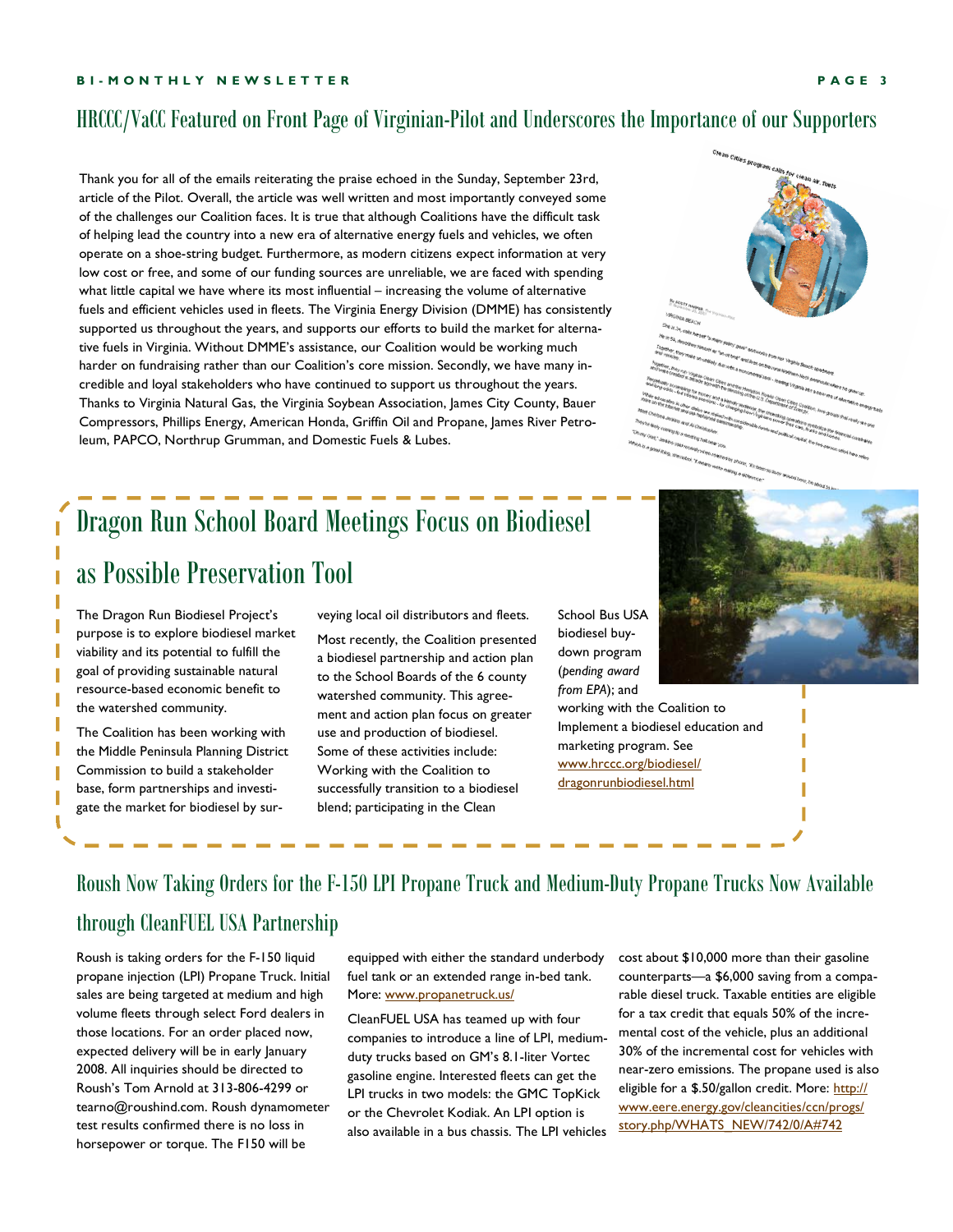**PAGE 4** 

## New Clean Cities Websites Offer Updated, Robust Information Including Clean Cities Annual Metrics Report & Alternative Fuel Price Report



The DOE recently unveiled the new-and improved Alternative Fuels Data Center (AFDC) and Clean Cities Web sites. The redesigned sites feature a new look, streamlined organization, and more robust technical data.

Not only did the roughly 400-page AFDC Web site get a new look, it was renamed to embrace the growth of advanced vehicle and fuel technologies. Accordingly, it is now called the Alternative Fuels and Advanced Vehicles Data Center. The following new features are on the AFDC website:

**Comprehensive sections highlighting alternative fuels and advanced** vehicle technologies: Each major fuel now has a "portal" page that takes users to specific information, including fuel production and distribution, benefits, related publications, stations, and more.

• A new section called "Data, Analysis, and Trends:" Users can download charts, graphs, information, and maps showing trends and data related to fuels, vehicles, and other topics.

• A custom query to search for incentives and laws: This new tool allows users to combine results for various states, obtain both federal and state results in one query, and search for specific laws or incentives by type of vehicle, fuel, or application.

The Clean Cities Annual Metrics Report is a comprehensive report summarizing the 2006 program accomplishments of Clean Cities' almost 90 coalitions. It includes the number of alternative fuel vehicles put on the road; amount of alternative fuels used by stakeholders; gallons of petroleum displaced using idle reduction technologies, fuel effi-

ciency measures, and fuel blends; and more. Published quarterly, the Clean Cities Alternative Fuel Price Report provides a list of current prices of alternative and conventional fuels in the United States. Find these two reports here: www.eere.energy.gov/cleancities/ccn/progs/story.php/ WHATS\_NEW/744/0/A#744

## DOE Publishes NOPR on Private and Local Fleet Determination

On September 6th, the DOE published a Notice of Proposed Rulemaking (NOPR) on the potential implementation of an alternative fuel vehicle acquisition mandate for private and local government fleets. The NOPR is the second part of a compliance obligation DOE must complete under a March 2006 court order.

The new Private and Local Fleet Determination NOPR reflects the revised Replacement Fuel Goal, which was issues by DOE in March 2007 and fulfilled its first compliance obligation under the Court order. The RFG extends the

EPAct 1992 goal of achieving a production capacity for replacement fuels sufficient to replace 30% of the U.S. motor fuel consumption from 2010 to 2030. More on the DOE Clean Cities site: http:// www.eere.energy.gov/ cleancities/ccn/progs/story.php/ WHATS\_NEW/743/0/A#743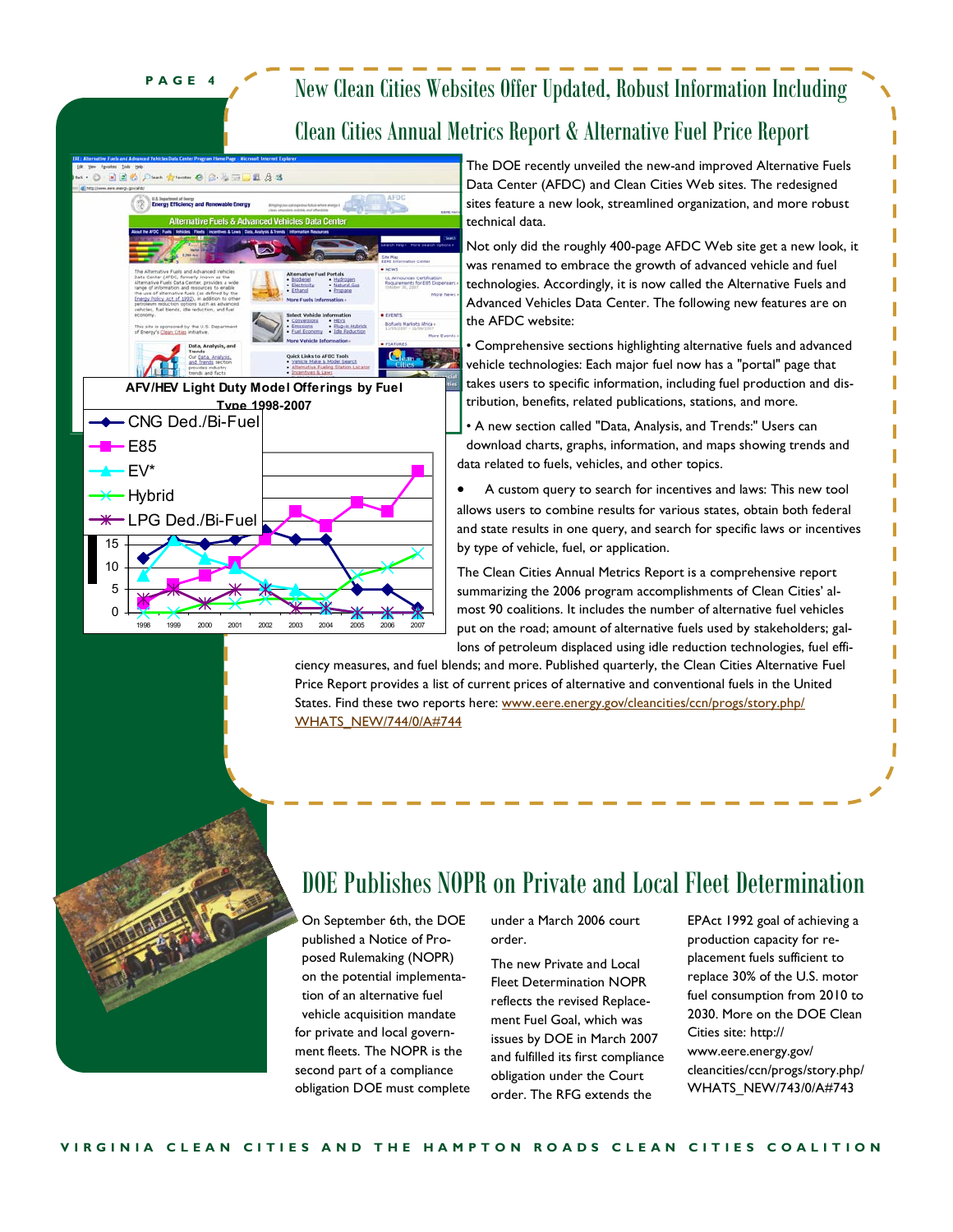# GM and Weekly Reader's Energy Curriculum Available Online

Recently, GM and Weekly Reader released a new classroom curriculum, http://www.gm.com/explore/ education/teachers/

energy\_highway.jsp that teachers can use to help students understand the energy challenges facing society today. In an effort to increase exposure of the new classroom material, a sample of the curriculum is now available online. Share it with teachers you know who are working with students in the fifth through eighth grade. The curriculum is available in English and Spanish. The curriculum will:

O Help students consider the current issues surrounding energy today, including increasing global energy demand and environmental and economic impacts.

O Explore ways to help reduce petroleum consumption and greenhouse gas emissions by using diverse and renewable energy resources.

O Explore ways to conserve energy and become more energy efficient.

O Demonstrate the benefits of

using renewable energy resources to produce electricity and hydrogen as energy carriers that offer the greatest diversity and lowest environmental impact.



## Governor Kaine discusses Virginia Energy Plan at COVES

## Conference Presentations Now Available

COVES, a forum to help Virginia businesses, governments and citizens anticipate future energy challenges, featured over 70 presentations and a great networking and information sharing environment.

ı ı

> Governor Kaine stopped by the Commonwealth of Virginia Energy & Sustainability Conference (COVES) on October 17, 2007 to discuss the Virginia Energy Plan.

The Virginia Energy Plan is a proposal to promote the Commonwealth's energy independence and to educate consumers on energy conservation and efficiency. Elements included in the Plan should reduce the rate of growth in energy use by 40 percent, reduce greenhouse gas emissions by 30 percent, and seeks to increase in-state energy production by 20 percent. To

view the Virginia Energy Plan, visit www.governor.virginia.gov/ TempContent/2007\_VA\_Energy\_Plan-Full\_Document.pdf To view the presentations from

COVES, visit www.energyvacon.org/ Program/2007AgendaPPT.htm

# UL Announces Certification Requirements for E85 Dispensers

Underwriters Laboratories (UL) has announced the establishment of safety requirements for E85 fuel dispensing equipment. This follows the completion of UL's comprehensive research program to investigate potential safety concerns associated with dispensing highly concentrated ethanolblended fuels. UL's research indicated that although certain materials found in commercially available dispensers can be expected to perform acceptably when exposed to motor

vehicle fuels blended with high concentrations of ethanol (i.e. E85), some materials experienced significant deterioration during research tests. The new safety requirements address these material compatibility findings. One element of the research program included a long-term conditioning test. Test results were used to assist UL in determining the necessary protocols for evaluating potential degradation of dispenser materials from exposure to E85. With the announcement of these safety requirements for E85 fuel dispensing equipment, UL is now accepting submittals for certification investigations. According to Robert White, director of operations for the Ethanol Information and Promotion Council (EPIC), "UL's announcement removes a major barrier to many companies that have been waiting to offer E85 at their fueling stations." News Source: http:// www.eere.energy.gov/afdc/progs/ ddown.php?afdc/WHATS\_NEW/756/